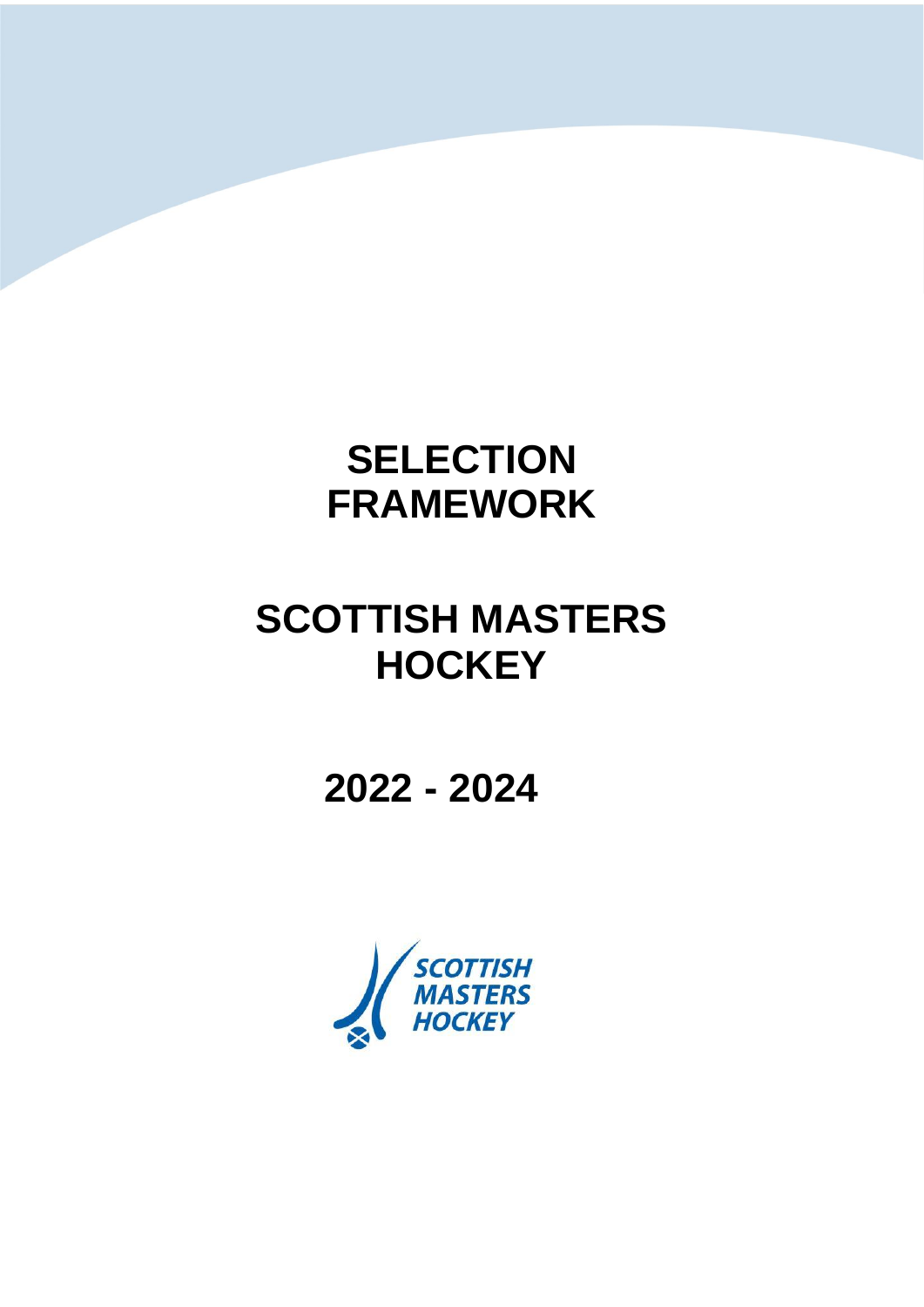### **Selection Framework**

The Scottish Masters Hockey Board are pleased to confirm the Selection Framework for Scottish Masters teams for 2022 - 2024. These were developed following a comprehensive consultation process across the Masters squads in 2019.

We would wish to acknowledge the contribution of Masters players in the shaping this document.

The Board are very aware that this document has to cover at least 15 squads of men and women across a wide range of age groups with differing requirements and expectations.

As a result, the Board understand that some groups may wish to have some flexibility in how the Selection Framework is applied to their squad.

In a situation where an age group management wish to alter how they apply the Framework, the Board strongly advise that:-

- 1) Any changes should in the first instance be discussed and agreed with the relevant 'International Committee' to ensure that they are in line with the spirit of the Framework and
- 2) The changes must be communicated with ALL players involved in the selection process PRIOR to the start of the selection programme.

### **The Board would point out that there is NO flexibility with regard to the Eligibility criteria.**

Scottish Masters Board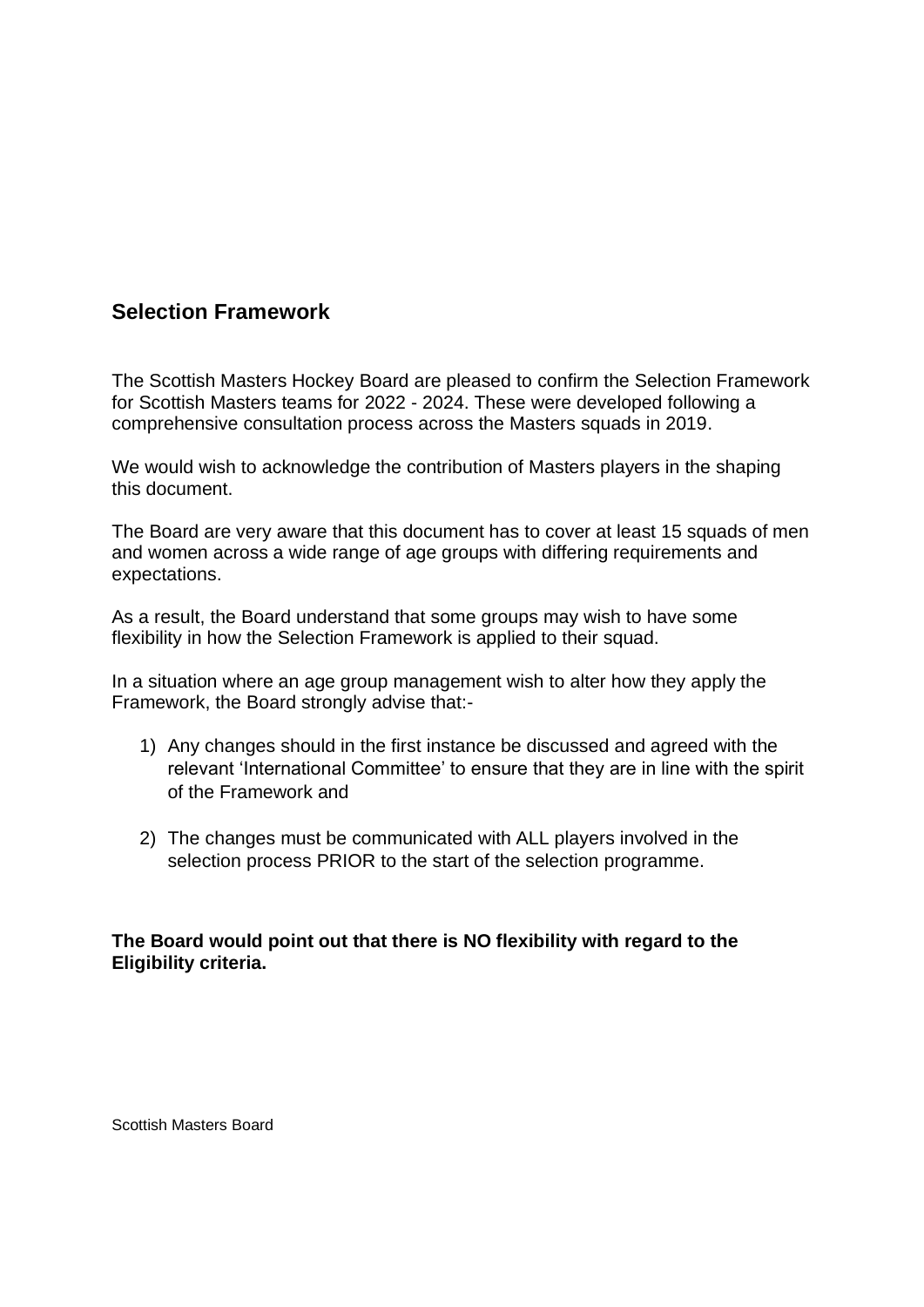#### **Objective**

To select players, eligible to play for Scotland, with the ability, commitment and work ethic to maximise their hockey potential and produce high level performances in major tournaments for Scotland.

#### **Eligibility**

To be eligible to play Masters Hockey for Scotland, you must meet criteria 1,2 and one from section **3**  below.

- 1. Be an affiliated member of Scottish Hockey.
- 2. Meet the FIH or WMH regulations for the competition.
- 3. Meet one of the requirements of a), b), c) or d) below:
	- a) Been born in Scotland.
	- b) Have one parent or grandparent who was born in Scotland.
	- c) Are married to or in a civil partnership with a Scot as defined in (a) or (b).
	- d) Have a 5 year continuous residency period in Scotland

(For clarity with regard to the residency period, if the 5 year residency period is completed by [31](x-apple-data-detectors://0/)<sup>[st](x-apple-data-detectors://0/)</sup> [December](x-apple-data-detectors://0/) then the player is eligible to compete in competitions during that year.)

In addition to the above criteria, to be eligible a player must also –

• have not played for another international team in a Masters' competition during the last one year.

Any player can make themselves 'available for selection' for a younger age group. If they do so but are unsuccessful in gaining selection for that squad and the final squad for their actual age group has not been selected, they may subsequently put themselves forward for selection for their actual age group. However, if the final squad for their actual age group has already been selected, they will not be considered for selection for that group.

Where trials exist, players must normally participate in at least one squad session before being selected for training squads

#### **Framework for Selection from Training Squads**

- 1. Selection will primarily be based on selecting players who consistently display behaviours as set out in the player characteristics.
- 2. Selection will also be based on players committed to the training programme as set by the squad Head Coach\*. (**Normally** attendance of 50%+1 at sessions would be expected unless the Head Coach\* states otherwise at the start of the training programme.)
- 3. All players are subject to fitness monitoring throughout the programme, and must work towards reaching standards as set by the head coach\* of the respective squad.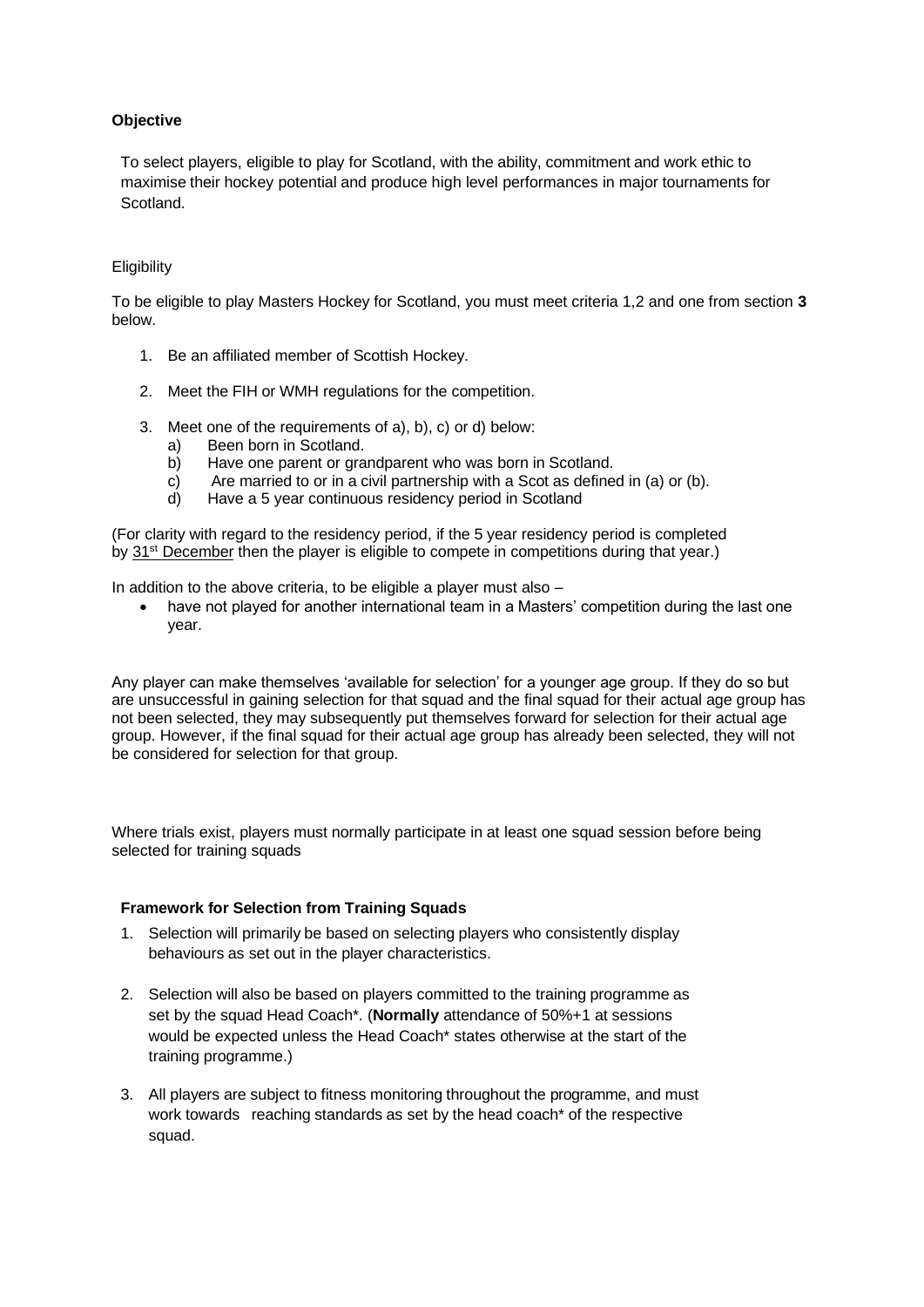- 4. It is the player's responsibility to present to the Head Coach\* valid reasons why normal attendance at training sessions may not be possible**.**
- 5. It is recognised that in selecting a team account must be taken of an individual's ability to contribute to the goals of the team and therefore be prepared to embrace challenges such as position change.
- 6. Players putting themselves forward for international selection will normally be expected to be playing hockey regularly.

#### **1 Player Characteristics**

- 1.1 Players must demonstrate the following behaviours:
	- 1.1.1 An approach to the development process based on learning and hard work;
	- 1.1.2 A desire to learn;
	- 1.1.3 Seeing setbacks as an opportunity to learn;
	- 1.1.4 Endeavour to understand and embrace challenges;
	- 1.1.5 Persist in their efforts;
	- 1.1.6 Work hard at all aspects of their hockey programme;
	- 1.1.7 Learn from feedback;
	- 1.1.8 Learn from the success of others; and
	- 1.1.9 Always strive to reach higher levels of achievement
- 2. Players must demonstrate a level of all-round physical suitability **appropriate to their age** and to the demands of international hockey, and work towards developing that physical potential.
- 3. Have a sound understanding and delivery of basic techniques in international hockey.
- 4. Work to understand and deliver core tactical concepts.
- 5. Work to execute skills in new and challenging environments.

6. Take ownership of their own development, the targets of the team and of Scottish Masters **Hockey** 

#### **2. Selection and De-selection Process**

- **2.1** The training and competition programme should be made available to all players in advance and after the appropriate selection point. Account must be taken of the fact that programmes can evolve and change over the year so a degree of flexibility is required.
- **2.2** The Head Coach\* is responsible for the selection of all final squad members. Where a player makes themselves available for more than one age group there should be regular communication between the Head Coaches.
- **2.3** The Head Coach\* will be available to discuss selections with any affected player.
- **2.4** Any de-selected player should be provided with a plan of action by the Head Coach\* that will aid their development and future selection.